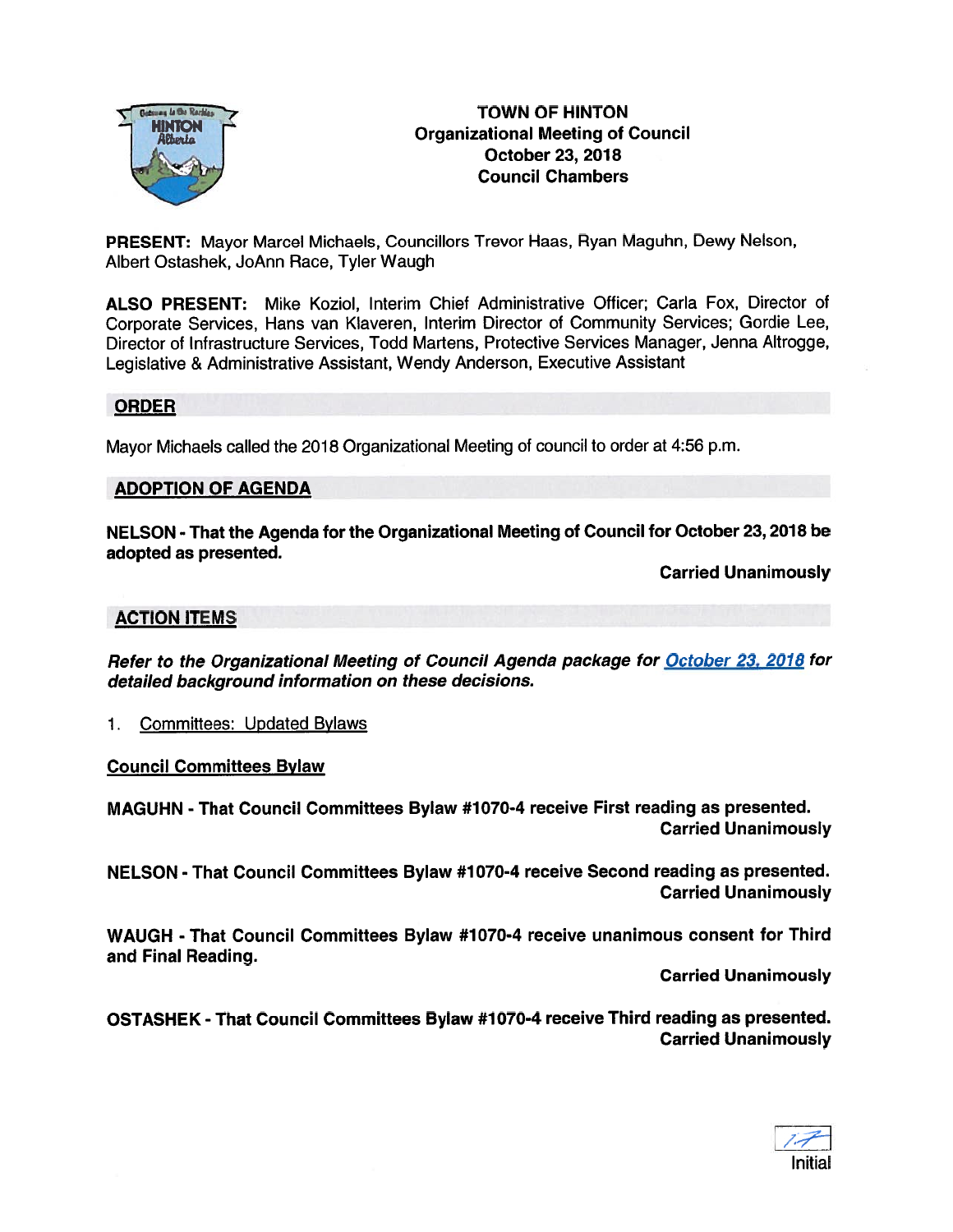#### Hinton Grant Funding Advisory Committee Bylaw

NELSON - That Hinton Grant Funding Advisory Committee Bylaw #1085-3 receive First reading as presented.

Carried Unanimously

HAAS - That Hinton Grant Funding Advisory Committee Bylaw #1085-3 receive Second reading as presented.

Carried Unanimously

OSTASHEK - That Hinton Grant Funding Advisory Committee Bylaw #7085-3 receive unanimous consent for Third and Final Reading.

Carried Unanimously

HAAS - That Hinton Grant Funding Advisory Committee Bylaw #1085-3 receive Third reading as presented.

Carried Unanimously

### 2. Committees: New Bylaws

#### Community Engagement & Advisory Committee

MAGUHN -That the Community Engagement and Advisory Committee Bylaw #1129 receive First reading as presented.

Carried Unanimously

HAAS - That the Community Engagement and Advisory Committee Bylaw #1129 receive Second reading as presented.

Carried Unanimously

OSTASHEK - That the Community Engagement and Advisory Committee Bylaw #1729 receive unanimous consent for Third and Final Reading.

Carried Unanimously

RACE - That the Community Engagement and Advisory Committee Bylaw #1129 receive Third reading as presented.

Carried Unanimously

#### Hinton Police/Town Liaison Committee

NELSON - That the Hinton Police/Town Liaison Committee Bylaw #1130 receive First reading as presented.

Carried Unanimously

OSTASHEK - That the Hinton Police/Town Liaison Committee Bylaw #1130 receive Second reading as presented.

Carried Unanimously

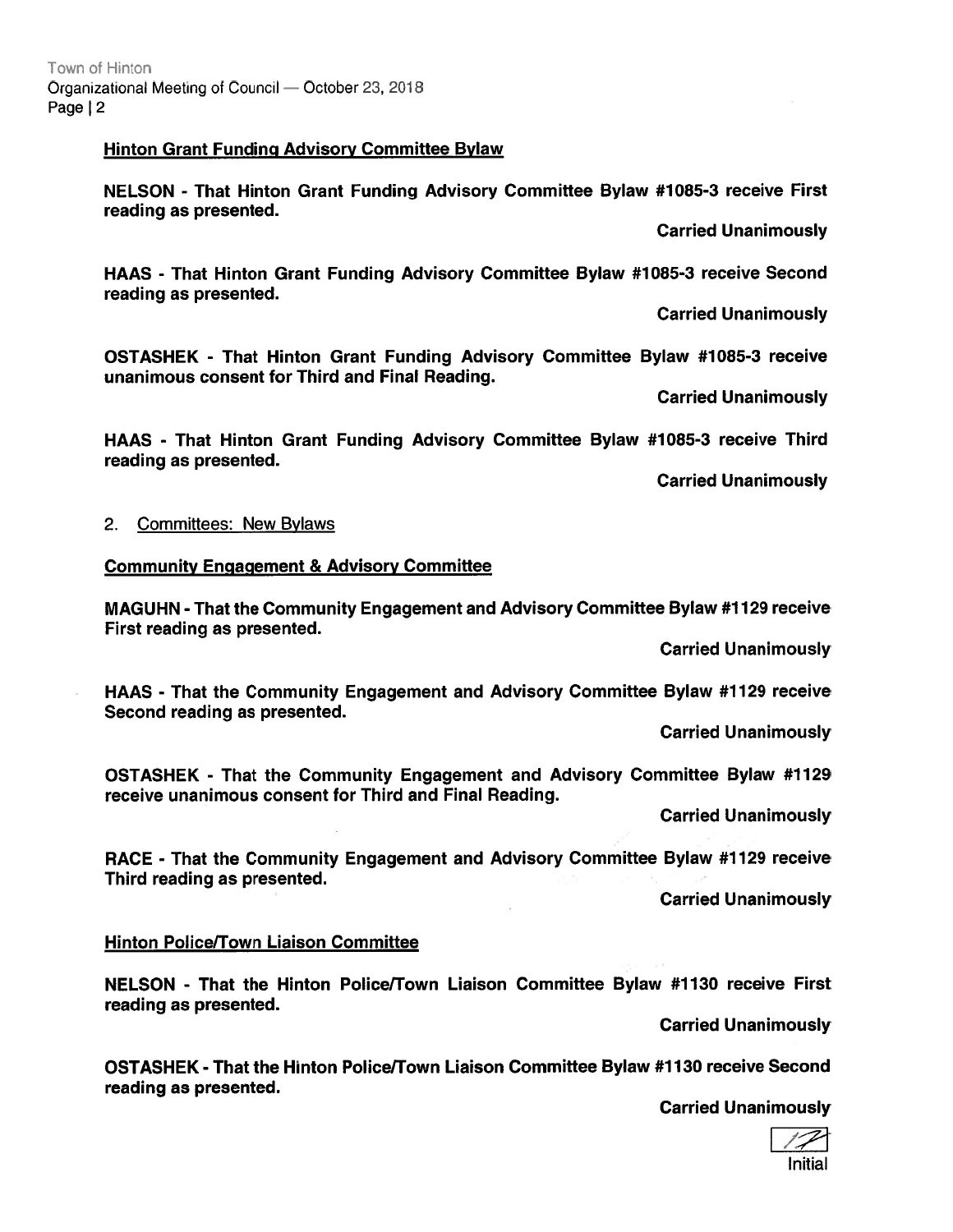WAUGH - That the Hinton Police/Town Liaison Committee Bylaw #1 130 receive unanimous consent for Third and Final Reading.

Carried Unanimously

HAAS -That the Hinton Police/Town Liaison Committee Bylaw #1130 receive Third reading as presented.

Carried Unanimously

# CAO Performance Review Committee

OSTASHEK - That the CAO Performance Review Committee Bylaw #1131 receive First reading as presented.

Carried Unanimously

NELSON - That the CAO Performance Review Committee Bylaw #1131 receive Second reading as presented.

Carried Unanimously

RACE - That the CAO Performance Review Committee Bylaw #1131 receive unanimous consent for Third and Final Reading.

Carried Unanimously

MAGUHN - That the CAC Performance Review Committee Bylaw #1131 receive Third reading as presented.

Carried Unanimously

OSTASHEK - That the Town Manager Performance Reviews Policy #088 be rescinded.

Carried Unanimously

# 3. Organizational Meeting

# **Councillor Board Appointments**

MAGUHN - That Council approves the 2019 Council representation on Boards and Committees as presented as amended.

Carried Unanimously

# Citizen Board Appointments

 $\sim$ 

NELSON -That Jailin Bertolin, Donna Christensen, Garth Griffiths, Fiona Murray-Galbraith, Sabrina Jorgensen, Bob Roach, Jan Vassbotn be appointed to the Community Engagement and Advisory Committee for <sup>a</sup> two-year term to the 2020 Organizational Meeting. Carried Unanimously